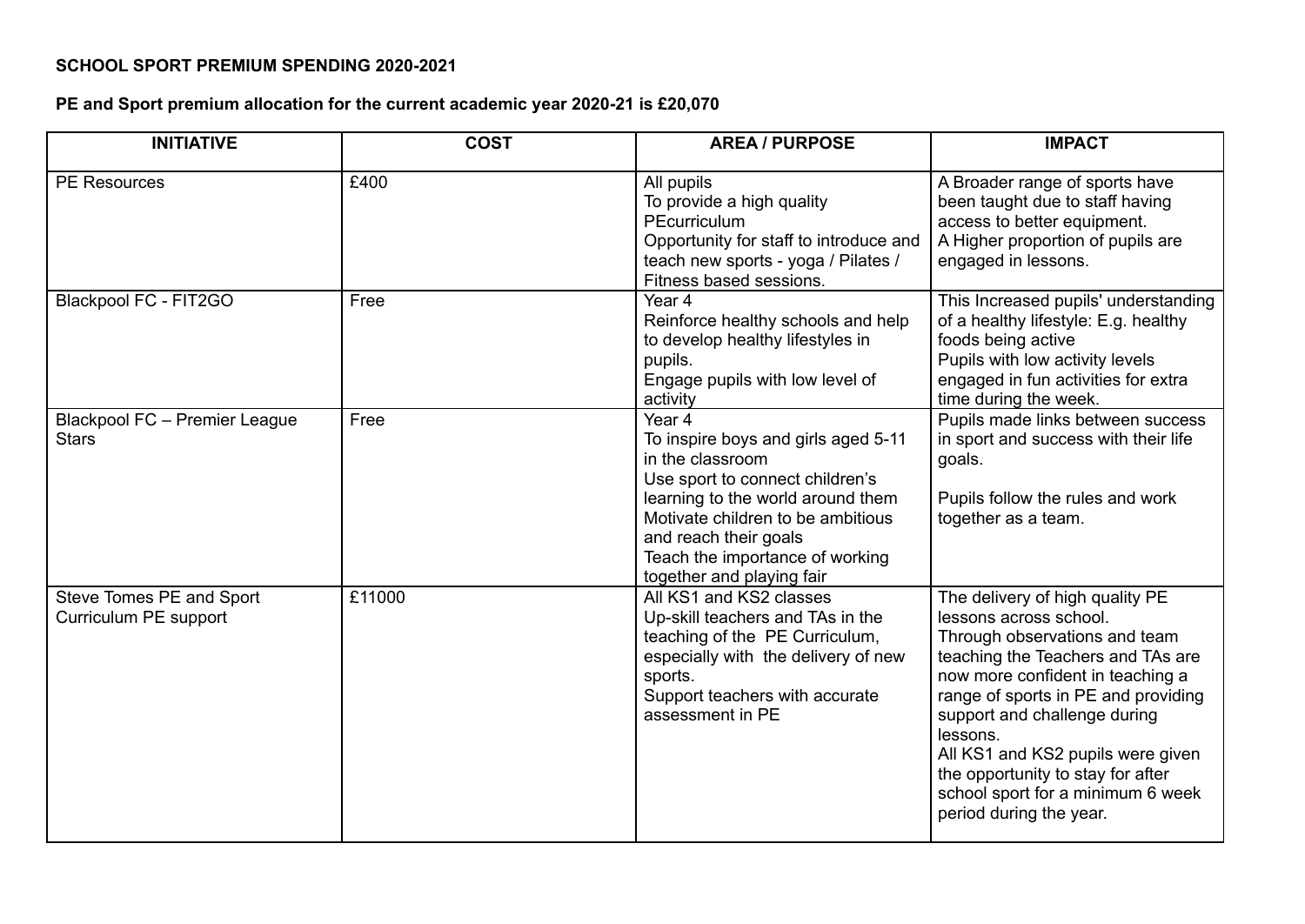|                                                                  |                      | Provide after-school clubs                                                                                                                                                                                                                                                                                     | High Quality Afterschool provision.                                                                                                                                                                                                                                                                                                                                                            |
|------------------------------------------------------------------|----------------------|----------------------------------------------------------------------------------------------------------------------------------------------------------------------------------------------------------------------------------------------------------------------------------------------------------------|------------------------------------------------------------------------------------------------------------------------------------------------------------------------------------------------------------------------------------------------------------------------------------------------------------------------------------------------------------------------------------------------|
| <b>Blackpool Children's Services</b><br><b>FA Soccer Skills</b>  | Free                 | Year <sub>6</sub><br>Provide pupils with high quality<br>football coaching, delivered by an<br>FA coach                                                                                                                                                                                                        | Didn't go ahead due to Covid 19                                                                                                                                                                                                                                                                                                                                                                |
| <b>Blackpool Children's Services</b><br>Sport4Champions          | Free                 | Year <sub>6</sub><br>To help reduce the drop off rate in<br>sport and physical activity during the<br>transition stage from primary to<br>secondary school<br>To engage children in activities and<br>help them develop positive habits<br>To increase participation levels in<br>teenage years and adulthood. | Didn't go ahead due to Covid 19                                                                                                                                                                                                                                                                                                                                                                |
| <b>Blackpool Netball Club</b><br>After school High5 Netball club | £150                 | Year 5 and 6 pupils<br>Provide high quality coaching of<br>High5 netball and experience of<br>inter-school competition.<br>Up-skill teachers in the coaching of<br>High5 netball.                                                                                                                              | Didn't go ahead due to Covid 19                                                                                                                                                                                                                                                                                                                                                                |
| Outdoor revolution activities and<br>Unique Experiences.         | Estimate at £4500    | Children throughout school will take<br>part in outdoor and adventurous<br>activities                                                                                                                                                                                                                          | Didn't go ahead due to Covid 19                                                                                                                                                                                                                                                                                                                                                                |
| Yoga, Dance and Fitness sessions<br>for pupils                   | Estimate at £4000    | Children throughout school to take<br>part in well being and fitness<br>activities                                                                                                                                                                                                                             | The delivery of high quality PE<br>lessons across school.<br>Through observations and team<br>teaching the Teachers and TAs are<br>now more confident in teaching<br>Yoga, fitness and Dance in PE and<br>providing support and challenge<br>during lessons.<br>All KS2 pupils were given the<br>opportunity to stay for after school<br>sport for a minimum 6 week period<br>during the year. |
| Swimming                                                         | Partly school funded | To ensure pupils can swim<br>competently, confidently and                                                                                                                                                                                                                                                      | :31% swim competently,<br>confidently and proficiently over a<br>distance of at least 25 metres                                                                                                                                                                                                                                                                                                |